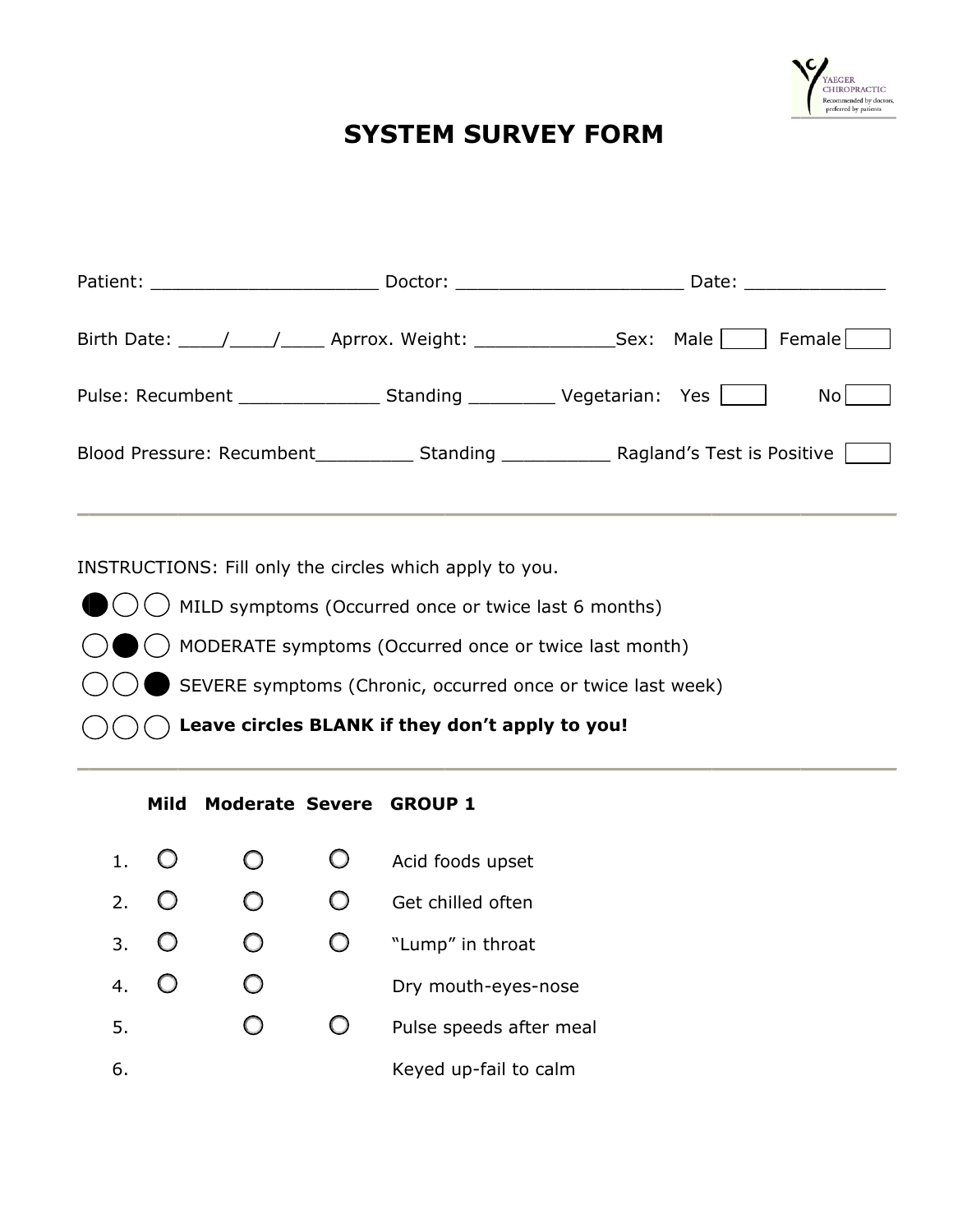

| 7.  | Cut heals slowly                               |
|-----|------------------------------------------------|
| 8.  | Gag easily                                     |
| 9.  | Unable to relax; startles easily               |
| 10. | Extremities cold, clammy                       |
| 11. | Strong light irritates                         |
| 12. | Urine amount reduced                           |
| 13. | Heart pounds after retiring                    |
| 14. | "Nervous" stomach                              |
| 15. | Appetite reduced                               |
| 16. | Cold sweats often                              |
| 17. | Fever easily raised                            |
| 18. | Neuralgia-like pains                           |
| 19. | Staring, blinks little                         |
| 20. | Sour stomach often                             |
|     | <b>GROUP 2</b>                                 |
| 21. | Joint stiffness on arising                     |
| 22. | Muscle-leg-toe cramps at night                 |
| 23. | "Butterfly" stomach, cramps                    |
| 24. | Eyes or nose watery                            |
| 25. | Eyes blink often                               |
| 26. | Eyelids swollen, puffy                         |
| 27. | Indigestions soon after meals                  |
| 28. | Always seems hungry; feels "lightheaded" often |
| 29. | Digestion rapid                                |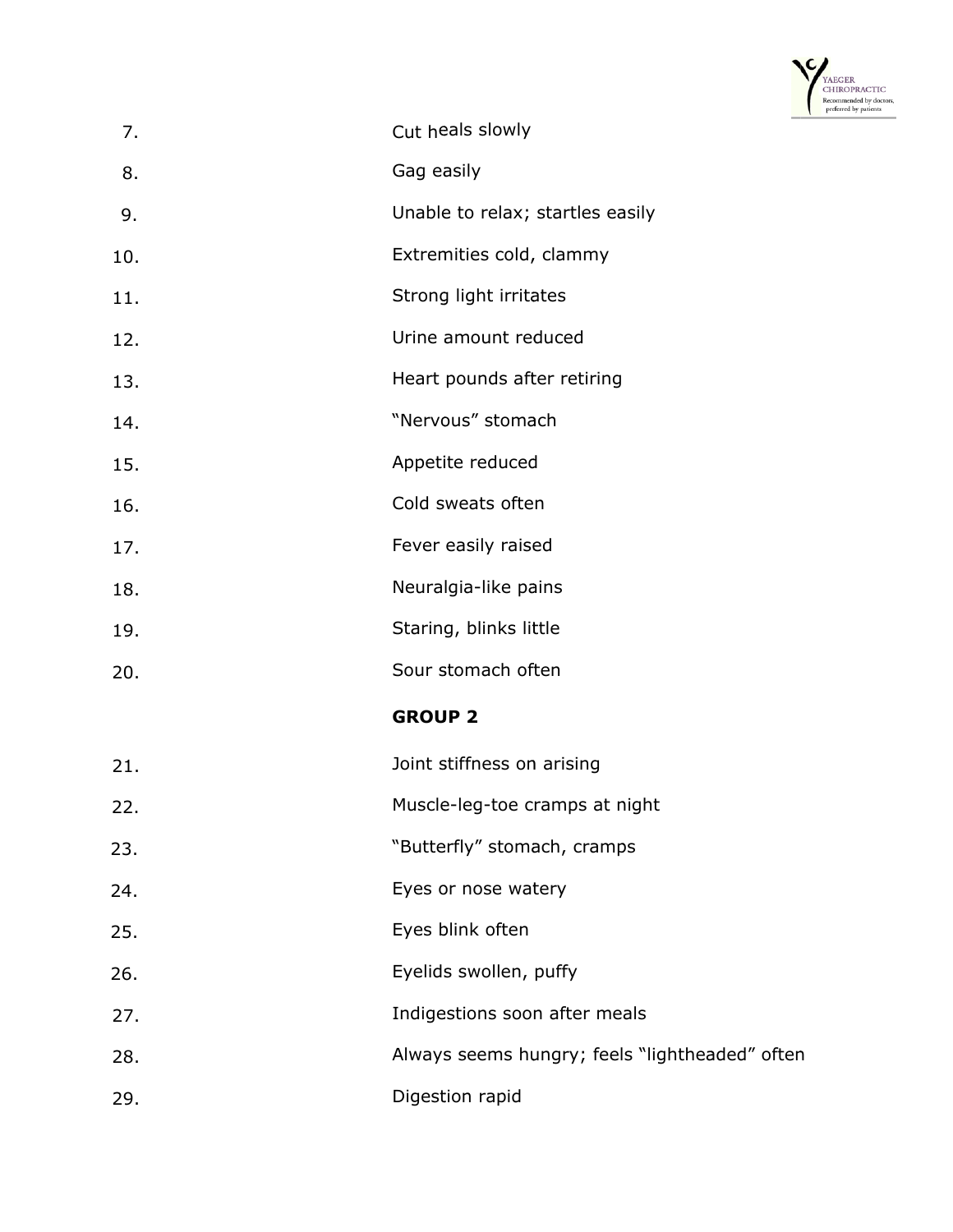

|     | Recommended by doctors,<br>preferred by patients         |  |
|-----|----------------------------------------------------------|--|
| 30. | Vomiting frequent                                        |  |
| 31. | Hoarseness frequent                                      |  |
| 32. | Breathing irregular                                      |  |
| 33. | Plus slow; feels irregular                               |  |
| 34. | Gagging reflex slow                                      |  |
| 35. | Difficulty swallowing                                    |  |
| 36. | Constipation, diarrhea alternating                       |  |
| 37. | "Slow starter"                                           |  |
| 38. | Get chilled infrequently                                 |  |
| 39. | Perspire easily                                          |  |
| 40. | Circulation poor, sensitive to cold                      |  |
| 41. | Subject to colds, asthma, bronchitis                     |  |
|     | <b>GROUP 3</b>                                           |  |
| 42. | Eat when nervous                                         |  |
| 43. | Exercise appetite                                        |  |
| 44. | Hungry between meals                                     |  |
| 45. | Irritable before meals                                   |  |
| 46. | Get "shaky" if hungry                                    |  |
| 47. | Fatigue, eating relieves                                 |  |
| 48. | "Lightheaded" if meals delayed                           |  |
| 49. | Heart palpitates if meals missed or delayed              |  |
| 50. | Afternoon headaches                                      |  |
| 51. | Overeating sweets upsets                                 |  |
| 52. | Awaken after few hours sleeps- hard to get back to sleep |  |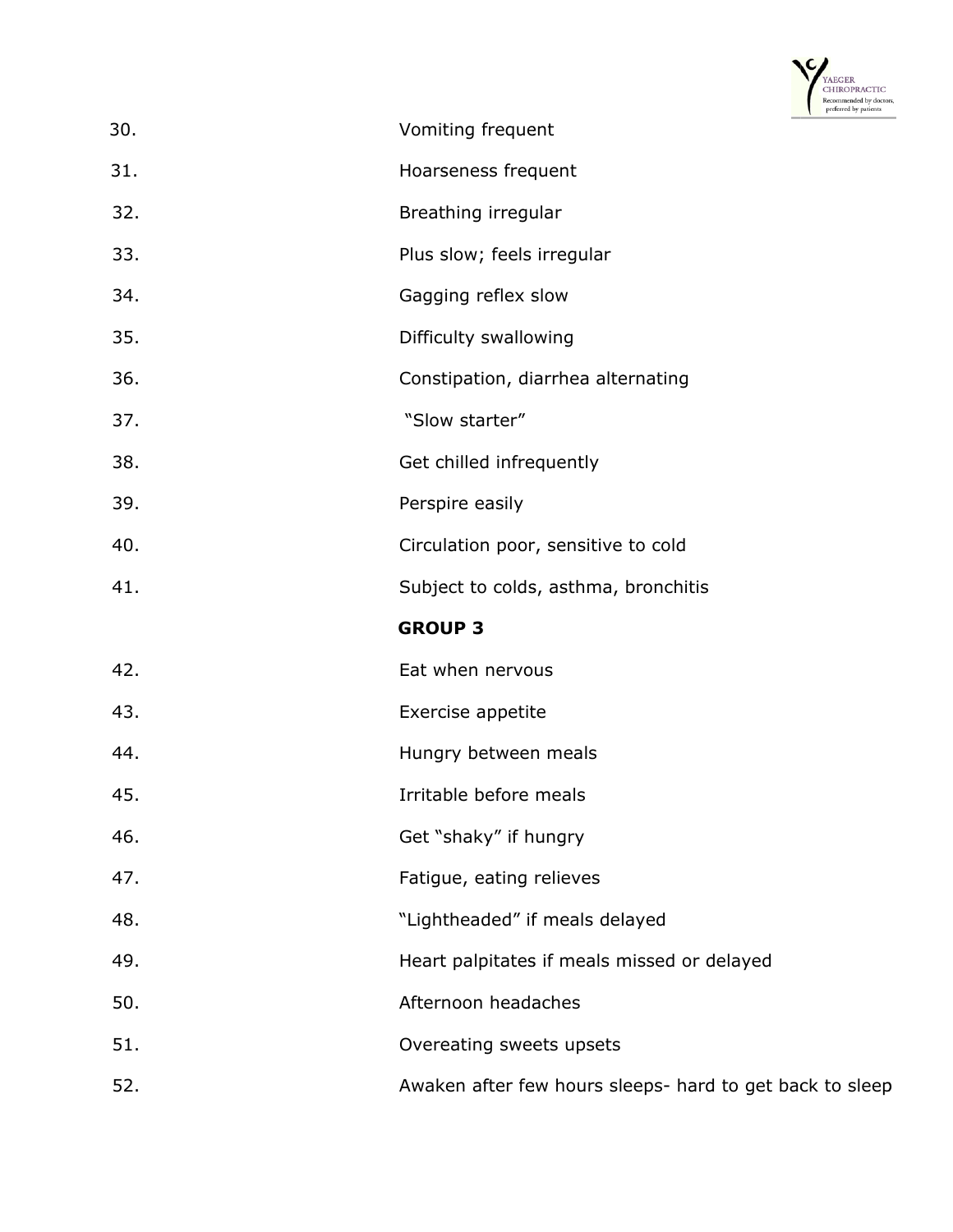

|     | preferred by patients                                    |
|-----|----------------------------------------------------------|
| 53. | Crave candy or coffees in afternoons                     |
| 54. | Moods of depression- "blues" or melancholy               |
| 55. | Abnormal craving for sweets or snacks                    |
|     | <b>GROUP 4</b>                                           |
| 56. | Hands and feet go to sleep easily, numbness              |
| 57. | Sigh frequently, "air hunger"                            |
| 58. | Aware of "breathing heavily"                             |
| 59. | High altitude discomfort                                 |
| 60. | Opens windows in closed rooms                            |
| 61. | Susceptible to colds and fever                           |
| 62. | Afternoon "Yawner"                                       |
| 63. | Get "drowsy" often                                       |
| 64. | Swollen ankles, Worse at night                           |
| 65. | Muscle cramps, worse during exercise; get "charley       |
|     | horses"                                                  |
| 66. | Shortness of breath on exertion                          |
| 67. | Dull pain in chest or radiating into left arm, worse on  |
|     | exertion                                                 |
| 68. | Bruise easily, "Black and blue" spots                    |
| 69. | Tendency to anemia                                       |
| 70. | "Nose bleeds" frequently                                 |
| 71. | Noises in head, or "ringing in ears"                     |
| 72. | Tension under the breastbone, or feeling of "tightness", |
|     | worse on exertion                                        |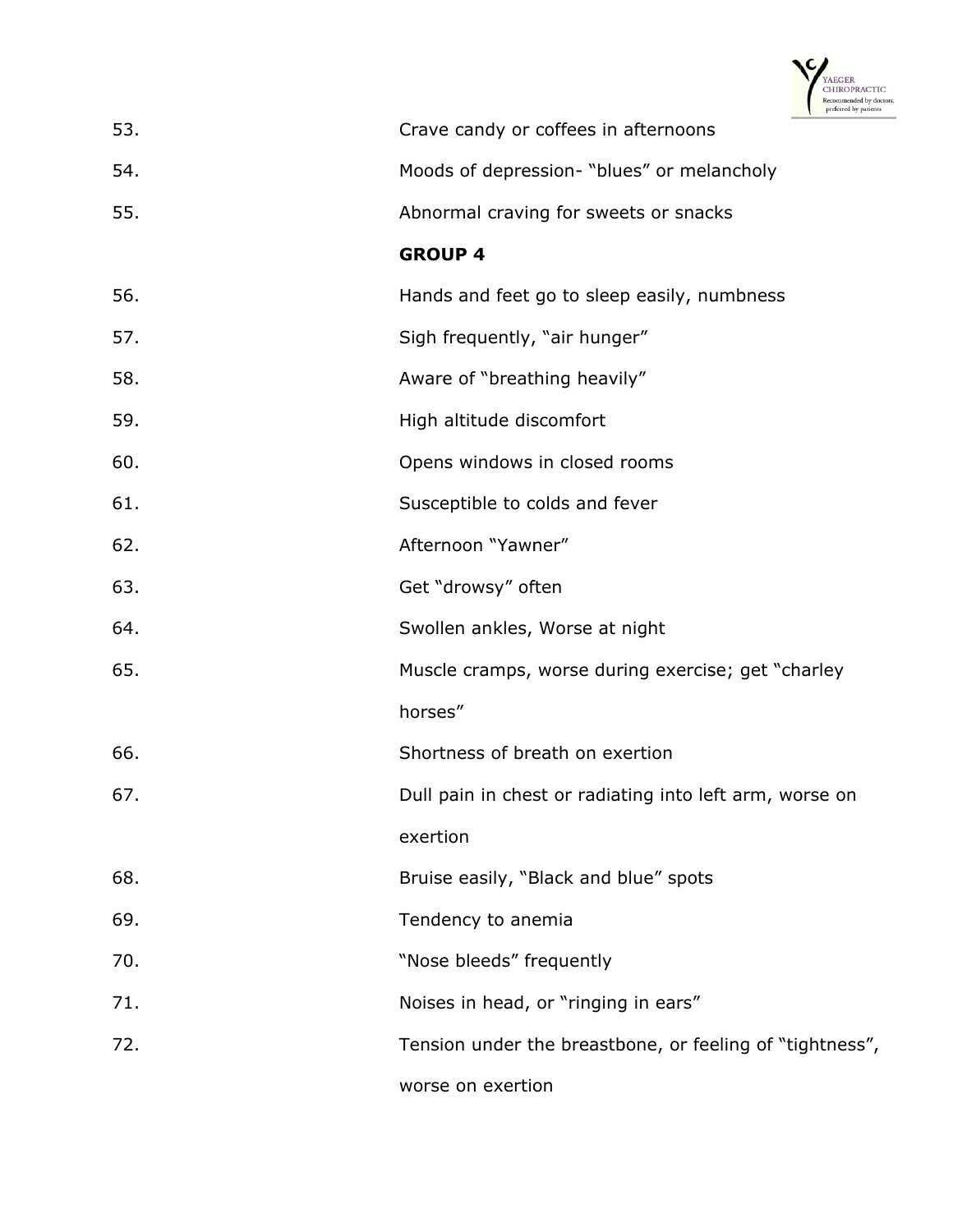

**GROUP 5** 

| 73. | <b>Dizziness</b>                             |
|-----|----------------------------------------------|
| 74. | Dry Skin                                     |
| 75. | <b>Burning feet</b>                          |
| 76. | <b>Blurred vision</b>                        |
| 77. | Itching skin and feet                        |
| 78. | Excessive falling hair                       |
| 79. | Frequent skin rashes                         |
| 80. | Bitter, metallic taste in mouth in mornings  |
| 81. | Bowel movements painful or difficult         |
| 82. | Worrier, feels insecure                      |
| 83. | Feeling queasy, headache over eyes           |
| 84. | Greasy foods upset                           |
| 85. | Stools light colored                         |
| 86. | Skin peels on foot soles                     |
| 87. | Pain between shoulder blades                 |
| 88. | Use laxatives                                |
| 89. | Stools alternate from soft to watery         |
| 90. | History of gallbladder attacks or gallstones |
| 91. | Sneezing attacks                             |
| 92. | Dreaming, nightmare type bad dreams          |
| 93. | Bad breath (halitosis)                       |
| 94. | Milk products cause distress                 |
| 95. | Sensitive to hot weather                     |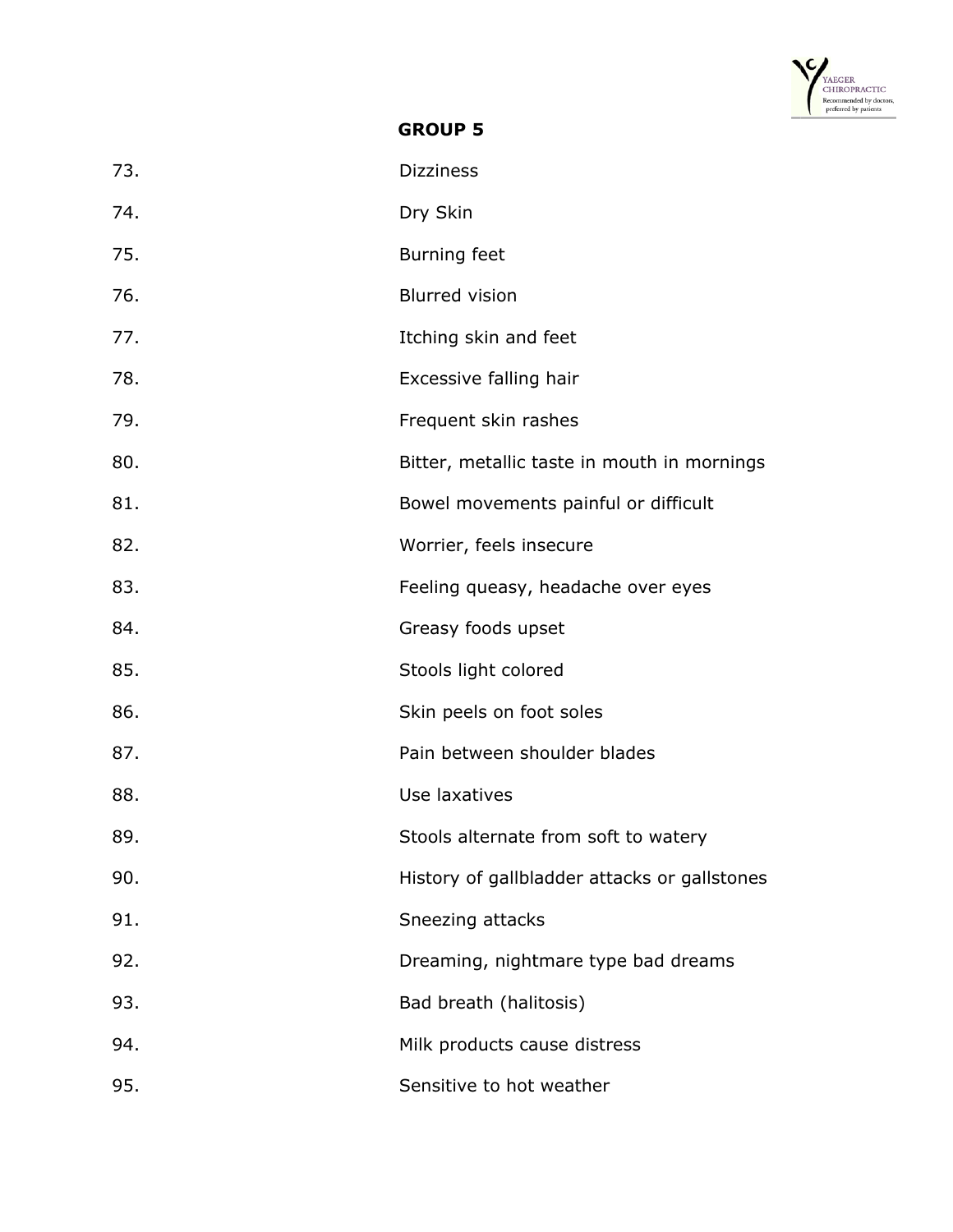

| 96.  | Burning or itching anus                                  |  |
|------|----------------------------------------------------------|--|
| 97.  | Crave sweets                                             |  |
|      | <b>GROUP 6</b>                                           |  |
| 98.  | Loss of taste for meat                                   |  |
| 99.  | Lower bowel gas several hours after eating               |  |
| 100. | Burning stomach sensations, eating relieves              |  |
| 101. | Coated tongue                                            |  |
| 102. | Pass large amount of foul smelling gas                   |  |
| 103. | Indigestion $1/2$ -1 hour after eating; may be up to 3-4 |  |
|      | hours                                                    |  |
| 104. | Mucous colitis or "irritable bowel"                      |  |
| 105. | Gas shortly after eating                                 |  |
| 106. | Stomach "bloating" after eating                          |  |
|      | <b>GROUP 7A</b>                                          |  |
| 107. | Insomnia                                                 |  |
| 108. | Nervousness                                              |  |
| 109. | Can't gain weight                                        |  |
| 110. | Intolerance to heat                                      |  |
| 111. | Highly emotional                                         |  |
| 112. | Flush easily                                             |  |
| 113. | Night sweats                                             |  |
| 114. | Thin, moist skin                                         |  |
| 115. | Inward trembling                                         |  |
| 116. | Heart palpitates                                         |  |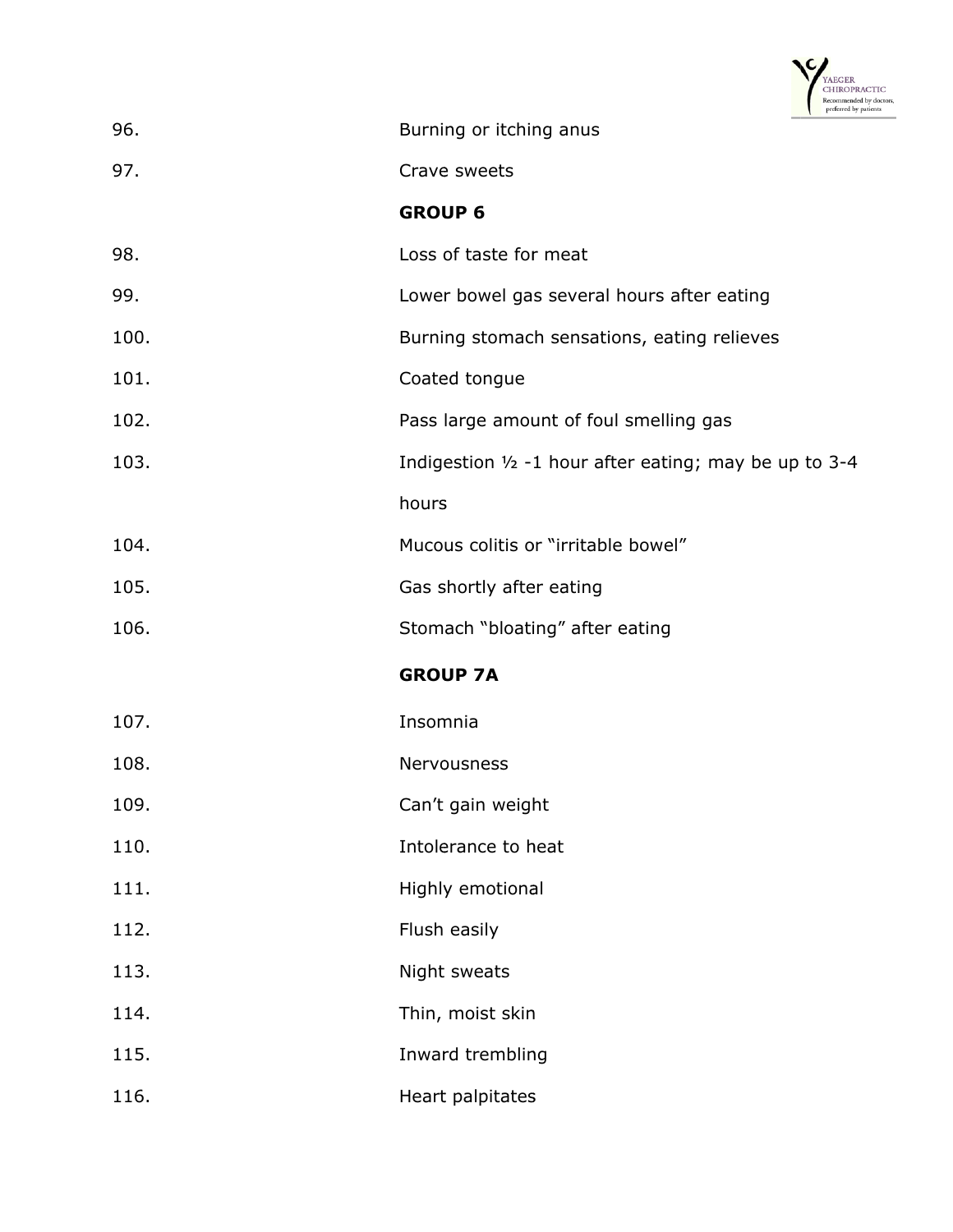

| 117. | Increased appetite without weight gain     |
|------|--------------------------------------------|
| 118. | Pulse fast at rest                         |
| 119. | Eyelids and face twitch                    |
| 120. | Irritable and restless                     |
| 121. | Can't work under pressure                  |
|      | <b>GROUP 7B</b>                            |
| 122. | Increase in weight                         |
| 123. | Decrease in appetite                       |
| 124. | Fatigue easily                             |
| 125. | Ringing in ears                            |
| 126. | Sleepy during day                          |
| 127. | Sensitive to cold                          |
| 128. | Dry or scaly skin                          |
| 129. | Constipation                               |
| 130. | Mental sluggishness                        |
| 131. | Hair coarse, falls out                     |
| 132. | Headache upon arising, wear off during day |
| 133. | Slow pulse, below 65                       |
| 134. | Frequent urination                         |
| 135. | Impaired hearing                           |
| 136. | Reduces initiative                         |
|      | <b>GROUP 7C</b>                            |
| 137. | Failing memory                             |
| 138. | Low blood pressure                         |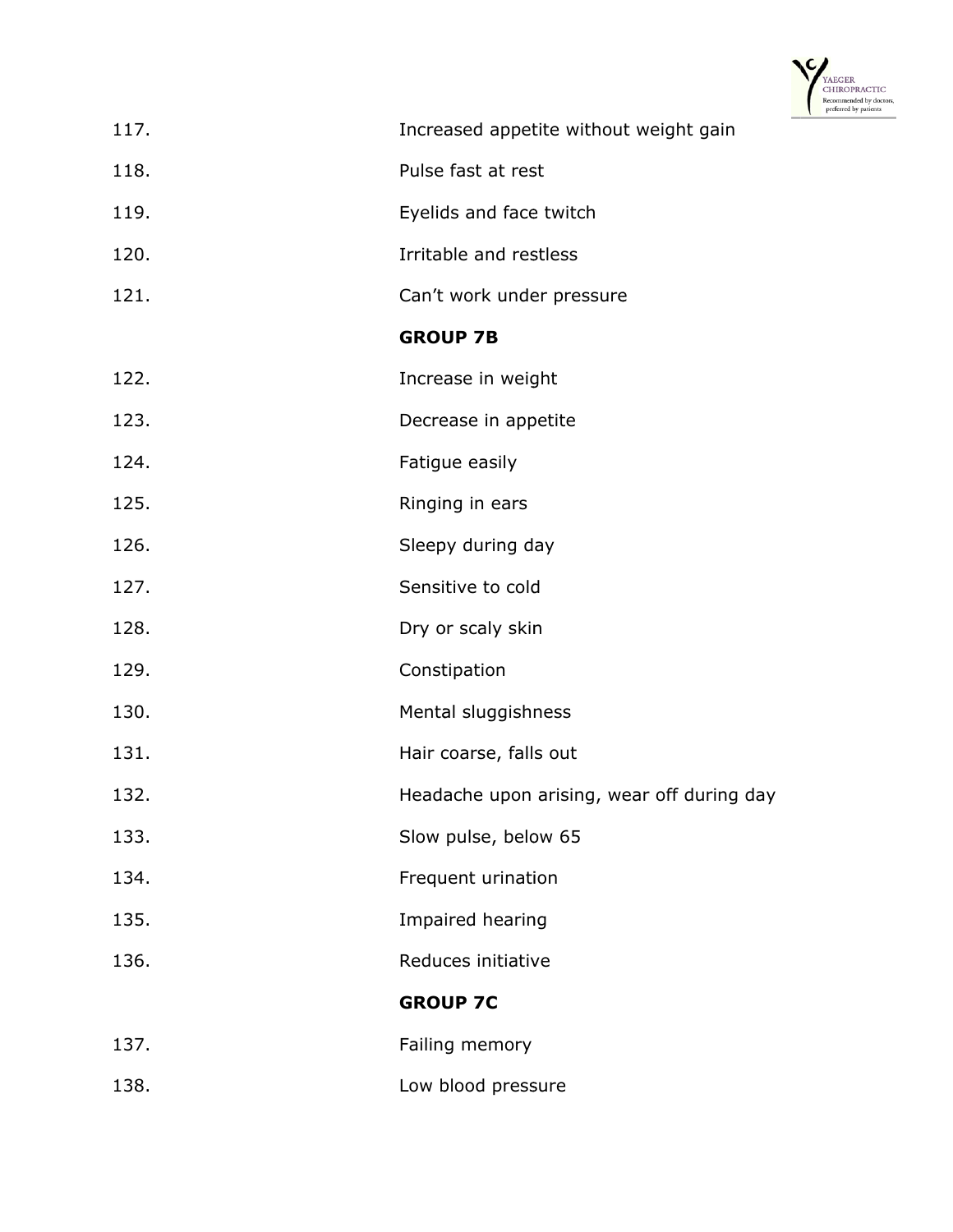

| 139. | Increased sex drive                     |
|------|-----------------------------------------|
| 140. | Headaches, "spitting or rending" type   |
| 141. | Decreased sugar tolerance               |
|      | <b>GROUP 7D</b>                         |
| 142. | Abnormal thirst                         |
| 143. | Bloating of abdomen                     |
| 144. | Weight gain around hips or waist        |
| 145. | Sex drive reduced or lacking            |
| 146. | Tendency to ulcers, colitis             |
| 147. | Increased sugar tolerance               |
| 148. | Women: menstrual disorders              |
| 149. | Young girls: lack of menstrual function |
|      | <b>GROUP 7E</b>                         |
| 150. | <b>Dizziness</b>                        |
| 151. | Headaches                               |
| 152. | Hot flashes                             |
| 153. | Increased blood pressure                |
| 154. | Hair growth on face or body (female)    |
| 155. | Sugar in urine (not diabetes)           |
| 156. | Masculine tendencies (female)           |
|      | <b>GROUP 7F</b>                         |
| 157. | Weakness, dizziness                     |
| 158. | Chronic fatigue                         |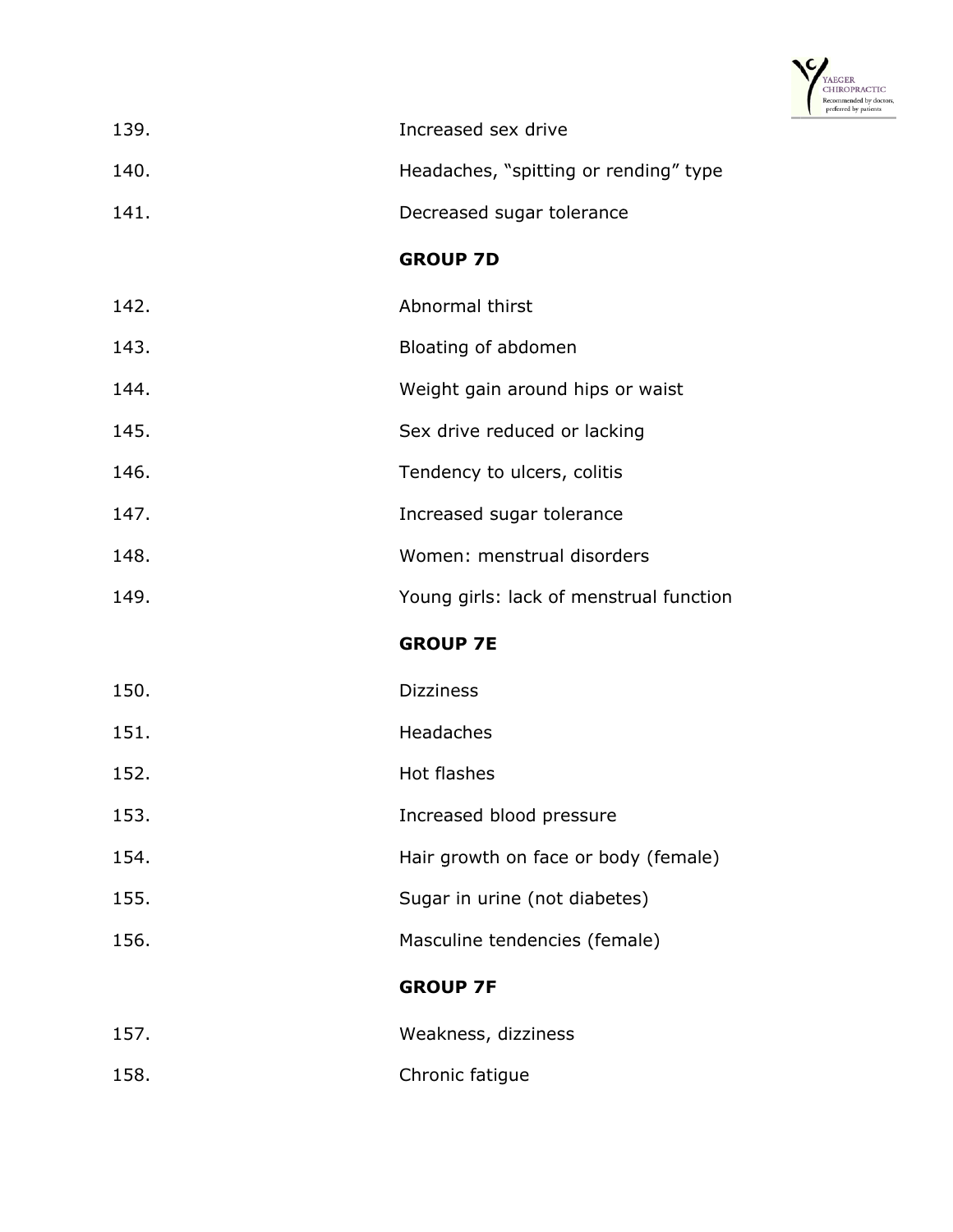

| 159. | Low blood pressure                |
|------|-----------------------------------|
| 160. | Nails weak, ridged                |
| 161. | Tendency to hives                 |
| 162. | Arthritic tendencies              |
| 163. | Perspiration increase             |
| 164. | <b>Bowel disorders</b>            |
| 165. | Poor circulation                  |
| 166. | Swollen ankles                    |
| 167. | Crave salt                        |
| 168. | Brown spot or bronzing of skin    |
| 169. | Allergies- tendency to asthma     |
| 170. | Weakness after colds, influenza   |
| 171. | Exhaustions- muscular and nervous |
| 172. | Respiratory disorders             |
|      | <b>GROUP 8</b>                    |
| 173. | Apprehension                      |
| 174. | Irritability                      |
| 175. | Morbid fears                      |
| 176. | Never seems to get well           |
| 177. | Forgetfulness                     |
| 178. | Indigestion                       |
| 179. | Poor appetite                     |
| 180. | Craving for sweets                |
| 181. | Muscular soreness                 |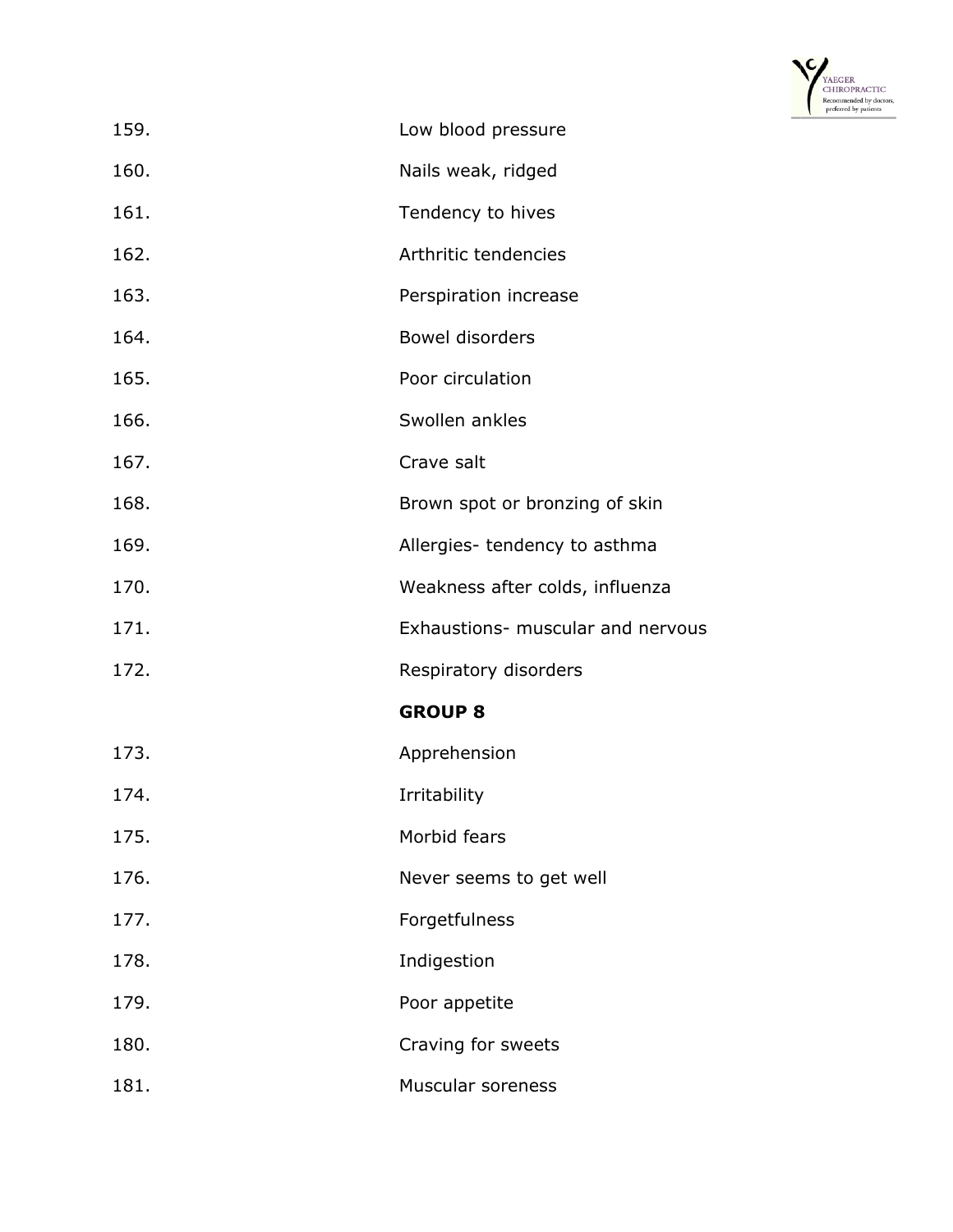

| 182. | Depression; feeling of dread           |
|------|----------------------------------------|
|      |                                        |
| 183. | Noise sensitivity                      |
| 184. | <b>Acoustic hallucinations</b>         |
| 185. | Tendency to cry without reason         |
| 186. | Hair in coarse and/or thinning         |
| 187. | Weakness                               |
| 188. | Fatigue                                |
| 189. | Skin sensitive to touch                |
| 190. | Tendency towards hives                 |
| 191. | Nervousness                            |
| 192. | Headache                               |
| 193. | Insomnia                               |
| 194. | Anxiety                                |
| 195. | Anorexia                               |
| 196. | Inability to concentrate; confusion    |
| 197. | Frequent stuffy nose; sinus infections |
| 198. | Allergy to some foods                  |
| 199. | Loose joints                           |
|      | <b>FEMALE ONLY</b>                     |
| 200. | Very easily fatigue                    |
| 201. | Premenstrual tension                   |
| 202. | Painful menses                         |
| 203. | Depressed feeling before menstruation  |
| 204. | Menstruation excessive and prolonged   |
|      |                                        |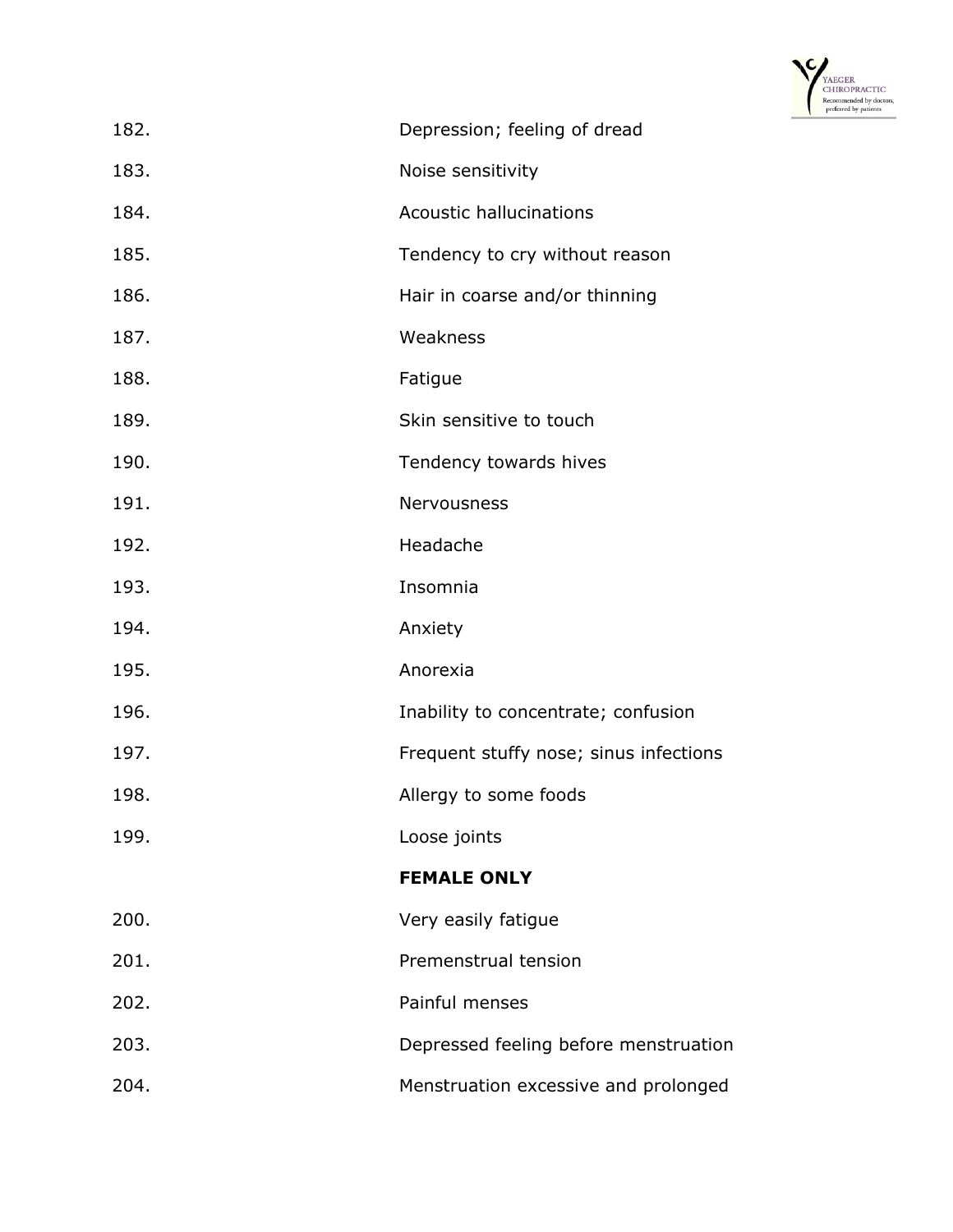

| 205. | Painful breast                         |
|------|----------------------------------------|
| 206. | Menstruate too frequently              |
| 207. | Vaginal discharge                      |
| 208. | Hysterectomy/ ovaries removed          |
| 209. | Menopausal hot flashes                 |
| 210. | Menses scanty or missed                |
| 211. | Acne, worse at menses                  |
| 212. | Depression of long standing            |
|      | <b>MALE ONLY</b>                       |
| 213. | Prostate trouble                       |
| 214. | Urination difficult or dribbling       |
| 215. | Night urination frequent               |
| 216. | Depression                             |
| 217. | Pain on inside of legs or heels        |
| 218. | Feeling of incomplete bowel evacuation |
| 219. | Lack of energy                         |
| 220. | Migrating aches and pains              |
| 221. | Tire too easily                        |
| 222. | Avoids activity                        |
| 223. | Leg nervousness at night               |
| 224. | Dismissed sex drive                    |